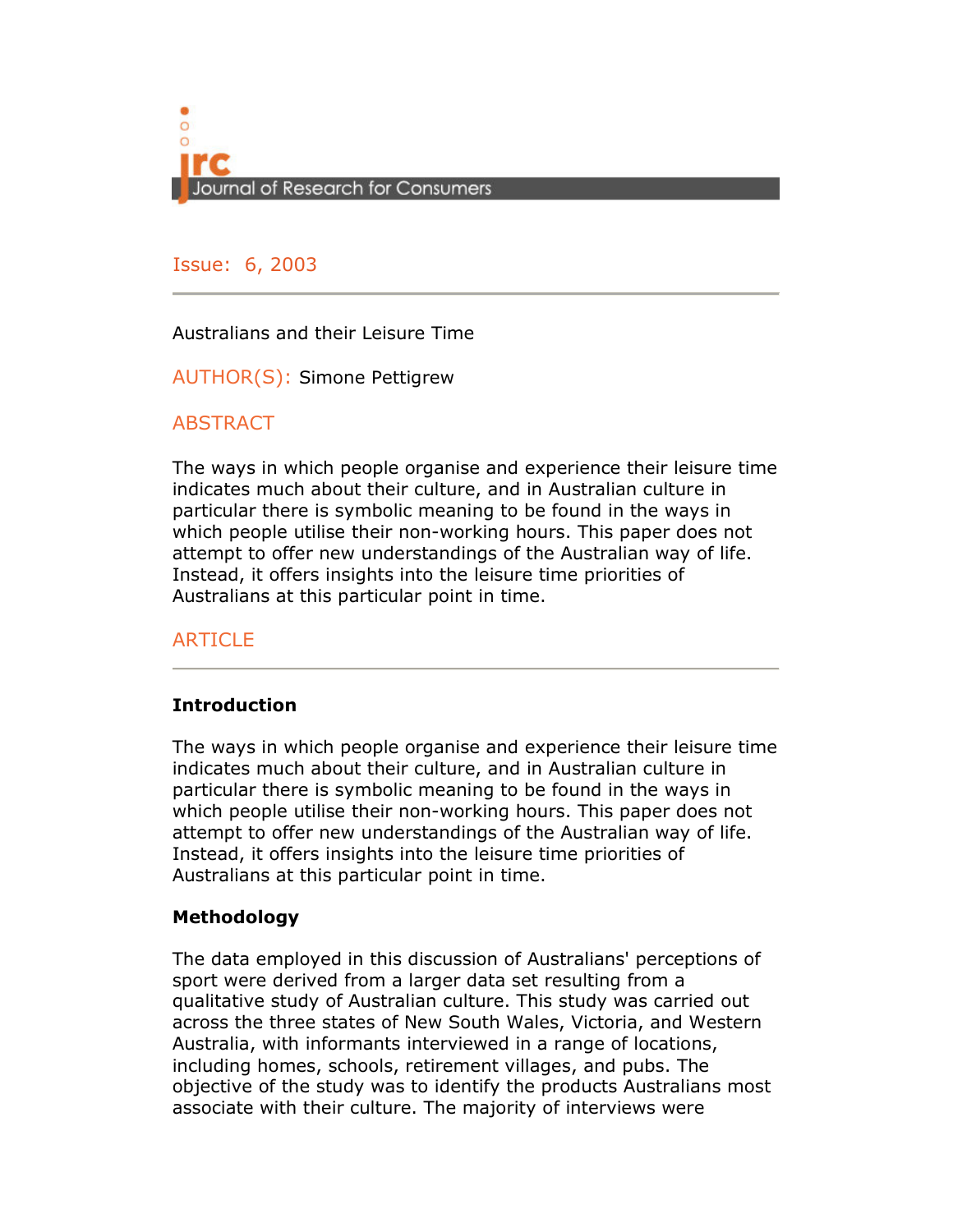individual or paired interviews, although some school students were interviewed in class contexts. Of the 423 Australians who took part in the larger study, 139 spontaneously discussed leisure and what it means to Australians. Of those who discussed leisure, 76 (55%) were male and 63 (45%) were female. In terms of age, 35 (25%) informants referring to leisure pastimes were adults, 69 (50%) were adolescents, and 35 (25%) were children.

# Findings

Six major themes were evident in informants' discussions of leisure: (1) the consumption of alcohol, (2) engagement in sporting activities, (3) the importance of holidays, (4) the role of the barbecue, (5) a reliance on television for entertainment, and (6) the lure of the beach. These themes are discussed below, with the exception of the findings relating to alcohol consumption which have been discussed elsewhere (Pettigrew 2001). In particular, alcohol has been excluded as almost all informants discussed alcohol consumption at some time during their interviews, making it a separate topic of analysis. While the remaining themes are presented here as relatively discrete pastimes, there was a significant amount of overlap between them. For example, going to the beach and consuming alcohol were discussed as popular holiday pursuits, and many reported spending their leisure time watching sport on television, sometimes consuming alcohol in the process. Drinking thus permeated the other themes in many and varied ways, and the other pastimes were also highly inter-connected.

# Sport

After alcohol, sport was the leisure pastime most frequently discussed by informants. Over 84% of those discussing leisure raised sport as an important element of Australian culture. Many different active leisure pursuits were raised, ranging from individual activities (such as fishing, shooting rollerblading, swimming, and golf) to team activities (such as football, cricket, basketball, netball, hockey, tennis, and soccer). Water sports were also popular, with references made to life saving, swimming, body-boarding, surfing, sailing, water-skiing, jet-skiing, and para-sailing. The sheer number of sports mentioned in the data was staggering. The climate was attributed with encouraging active lifestyles, and the Australian emphasis on leisure was seen by informants to be conducive to both participating in and observing sports. While informants acknowledged that many Australians confine their sporting activities to spectating, they also felt that participation levels are high compared to other countries. Famous Australian sportspeople were provided as evidence of a general sporting prowess.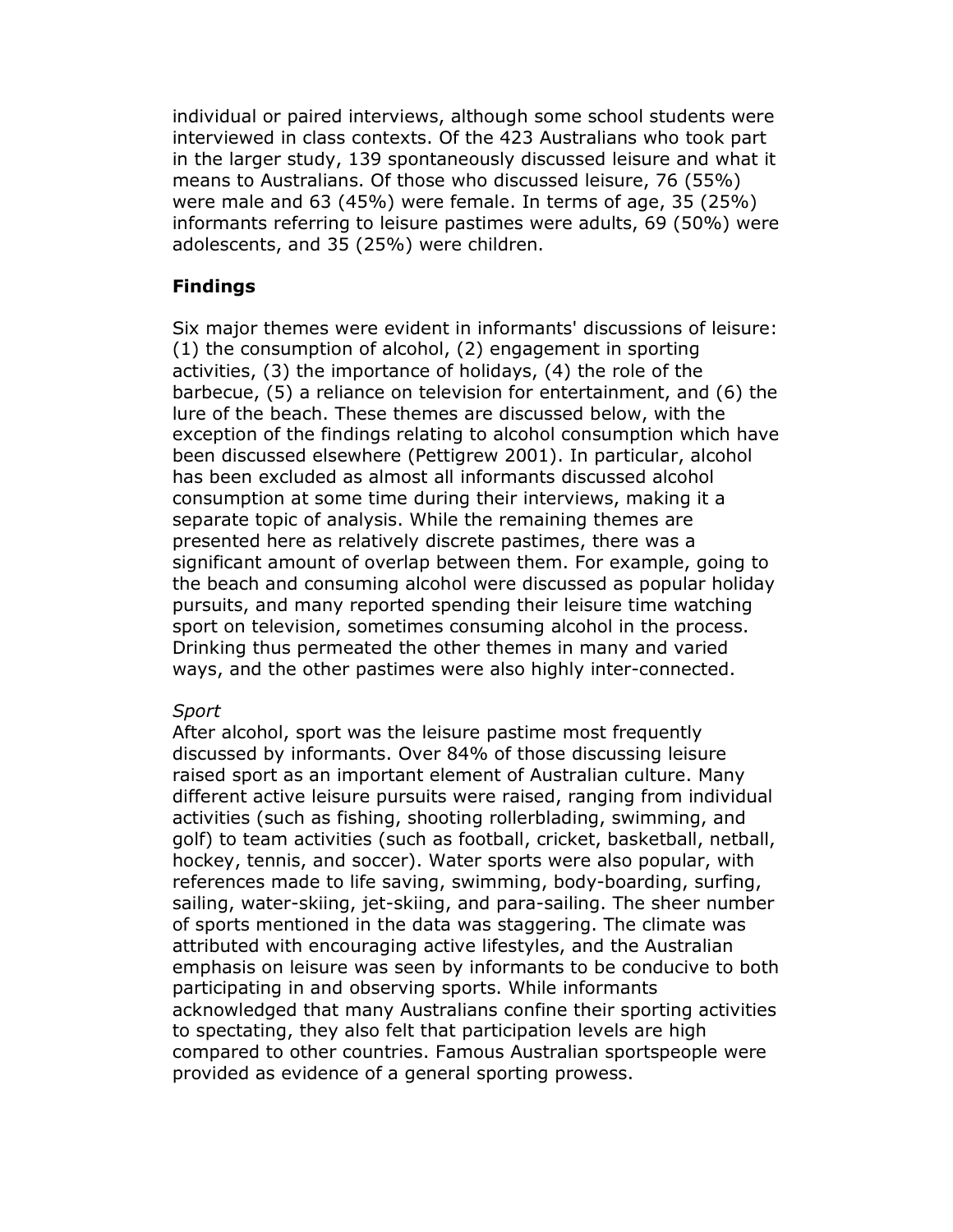Many informants noted the gender segregation that continues in many areas of Australian sport. Sport seemed to play a lesser role in the lives of female informants in this study, as indicated by a smaller number of females referring to sport and the more limited extent to which sport was discussed once raised. Among both male and female informants, sport was typically referred to in terms of Australian males and "male" sports (e.g., football and cricket). The various codes of football (AFL, rugby league, and rugby union) received the most attention, particularly in terms of spectating. Spending part of the weekend positioned in front of "the game" on television was portrayed as a very Australian pastime, although further discussion revealed that this was mainly amongst male Australians. Children discussing their parents' sporting activities talked about their fathers' preferences for participating in or watching organised team sports and their mothers' tendencies towards more individual activities such as aerobics, walking, and gardening. The recognition in the literature that there is a significant bias towards male sports was mirrored by some informants' observations that male sports are much more heavily aired on Australian television, particularly the commercial stations. The government station is left to cover the less commercially attractive women's sports. Younger female informants occasionally noted the disparity in the treatment of men's and women's sport, some with obvious resentment:

On a more positive note, informants typically emphasised the social interaction aspects of sport that provide a sense of fulfilment and satisfaction. They felt that sport can offer a source of new relationships and a means of reinforcing existing relationships. In terms of new relationships, sport can provide access to new acquaintances of both sexes. Similar sporting interests can constitute a basis on which to establish a bond with others outside of the other common meeting place - the work environment. In terms of reinforcing existing relationships, sport provides a source of interaction and emotional linkage that enables bonding to occur between individuals. Whether participating or spectating, people can use sport as a topic of conversation, a basis for an exchange, a reason for meeting, or a part of ongoing friendly rivalry.

Opportunities for interaction through sport, however, appear to be greater for males than for females. It was primarily male informants who discussed the social benefits of sport, often in the context of communal sports spectating. Females, particularly those in the young family stage of the family life cycle, were often described as being more home-bound, resulting in them engaging in forms of social interaction that did not remove them from the home for long periods. For example, telephone conversations and the sharing of a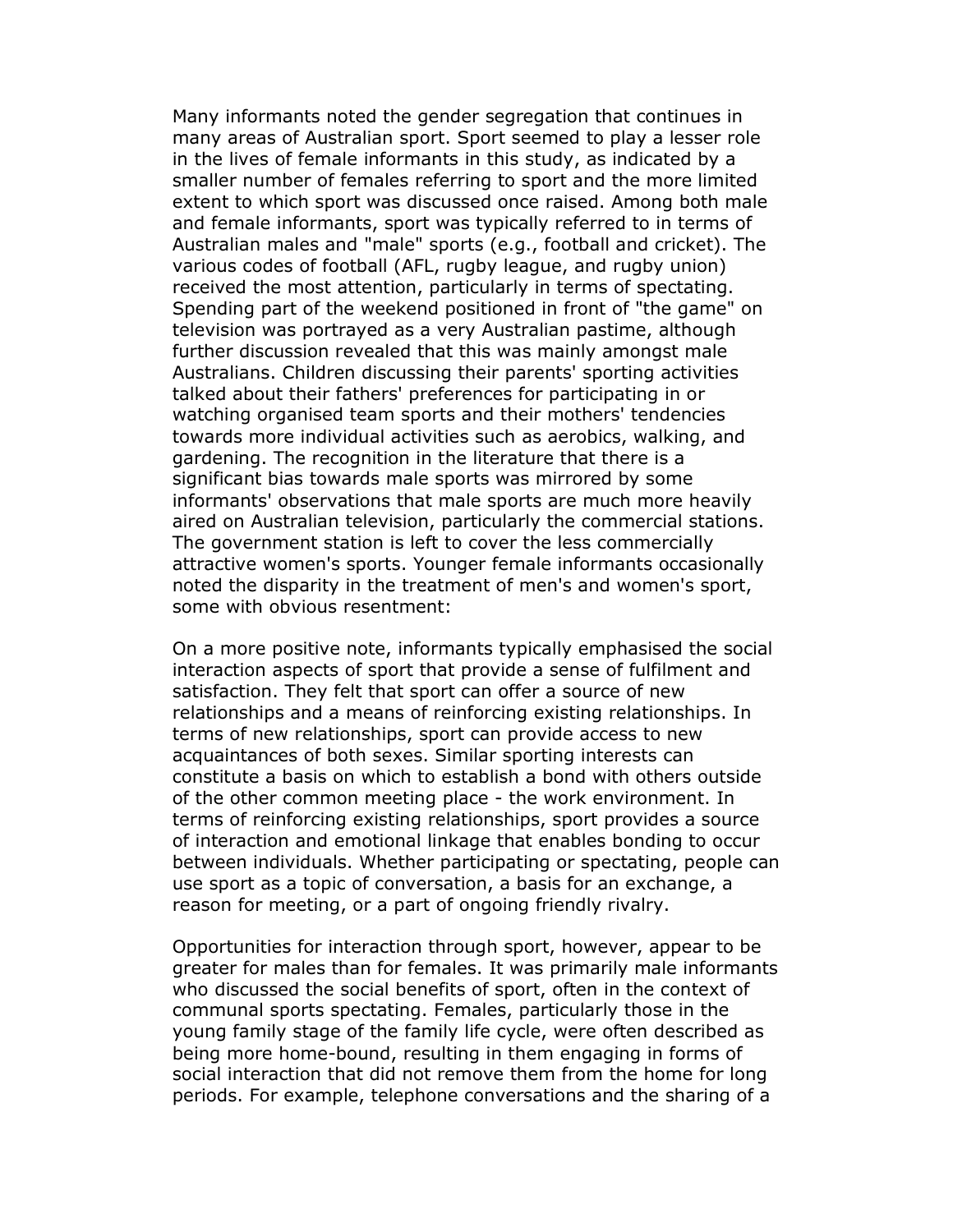coffee were described by female informants as important means of relating to others and achieving a sense of social connection.

The two subjects of sport and alcohol appeared to be "naturally" aligned in the minds of many informants. The association between sport and alcohol exists at multiple levels. In the first instance, consuming alcohol is seen to be a communal pursuit that compliments the interactions that occur while spectating or participating in sporting activities. The camaraderie that occurs while engaging in sport can have similarities to that experienced while drinking alcohol with others.

#### **Holidavs**

According to the informants there are two types of holidays, both of which provide the opportunity for rest and recuperation and neither of which occur frequently enough. First is the longer break from work or school that enables people to "get away" from their normal lives by travelling away from home. Such travel can range from a camping holiday to international travel. However, it ideally involves going to a location that facilitates particular activities, whether it be swimming, surfing, sunbaking, or skiing.

Second is the weekend that provides a more temporary but more frequent respite from the aggravations associated with the working week. Considered a mini-holiday, the weekend affords the opportunity to engage in activities relating to sport (including both participation and spectating) and to indulge more freely in alcohol and food consumption. According to informants, the barbecue is an important part of weekend food consumption behaviours, both in terms of perceptions and actual usage.

#### **Barbecues**

When asked for things they associate with being Australian, informants frequently raised cooking on barbecues and consuming barbecued food to be distinctly Australian pastimes. In particular, barbecues were discussed by country informants as being central to Australian life. Some even nominated barbecued food to be the national cuisine. Reports of barbecue usage varied, with some citing almost daily use while others described it as a more occasional activity. The weather was often provided as a reason for the popularity of barbecues in Australia, along with the suitability of the barbecue for entertaining and facilitating interaction between family and friends.

Barbecues were often discussed as an element of the male domain. This was perceived to be both a matter of choice and of necessity. Associated with the masculine outdoors, the barbecue represents a food preparation method that both maintains and creates a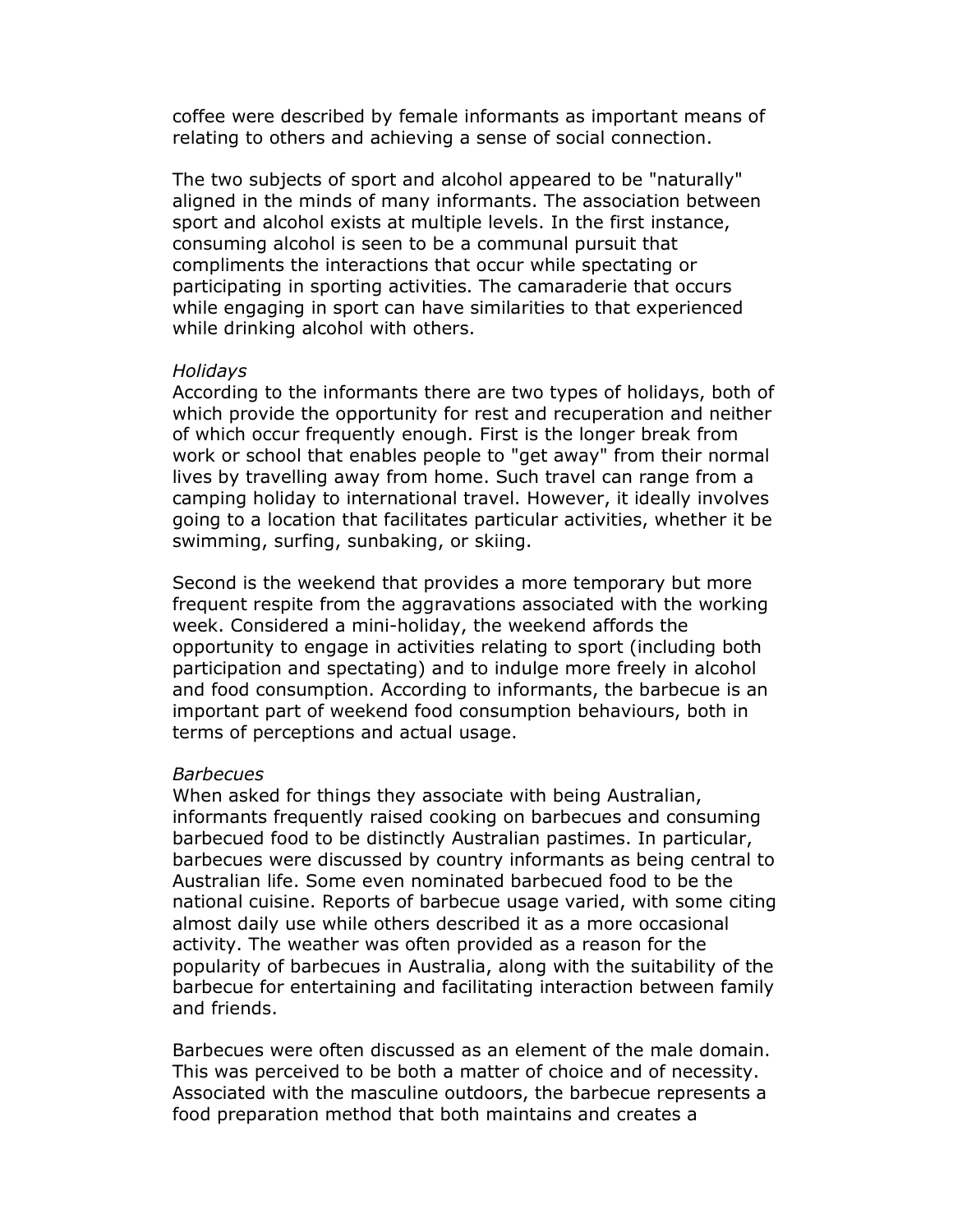perception of manhood. It thus provides a 'legitimate' way by which men can perform 'women's work' without loss of self-esteem or credibility.

#### Television

Television was discussed by informants as an important element of their post-work leisure time. They described their evenings as a time where they consumed a meal and relaxed in front of the television. Watching television was discussed as a source of escapism, relaxation, and family togetherness. Adolescents spent considerably more time discussing television, commenting at length on their favourite programs and how they relate (or not) to their own lives. They appeared to be seeking guidance on appropriate ways to manage social situations, and some acknowledged that what they saw on television influenced their expectations and perceptions of reality. At the same time, they recognised that most of the programs they watched were American, and thus do not necessarily reflect Australian values and lifestyles. Some adults also commented on the increasing 'Americanisation' of Australia, an outcome they attributed to the growing number of American television programs aired in Australia.

Among adolescents, the perceived poor quality of Australian programs relative to American programs was occasionally offered as a reason for the preference for imported television content. By comparison, adults tended to express greater satisfaction with local programs. For adolescents, American programs can be more satisfying due to the bravado and self-assurance of the characters depicted in their favourite programs.

Many adolescent informants seemed to value American programs for the "wicked" nature of the programs' protagonists. By this they appeared to mean their ability to impress their peers and flout traditional authority figures. They noted that Australian programs lack something in comparison, primarily in their failure to be as exciting and dramatic as their American equivalents. This suggests that current Australian values may be an endangered species, with the increasing encroachment of American values as adolescents age.

### The Beach

Informants liked to describe Australia as a nation of sun-lovers and beach-goers. The beach thus appears to play a continuing role in perceptions of the Australian identity. Many references were made to such stereotypes as "beach bronzed Aussies" and "beach bums", phrases that were acknowledged to be stereotypical yet still relevant in terms of Australians' preferred lifestyles. Informants discussed the beach as an important aspect of both leisure periods -